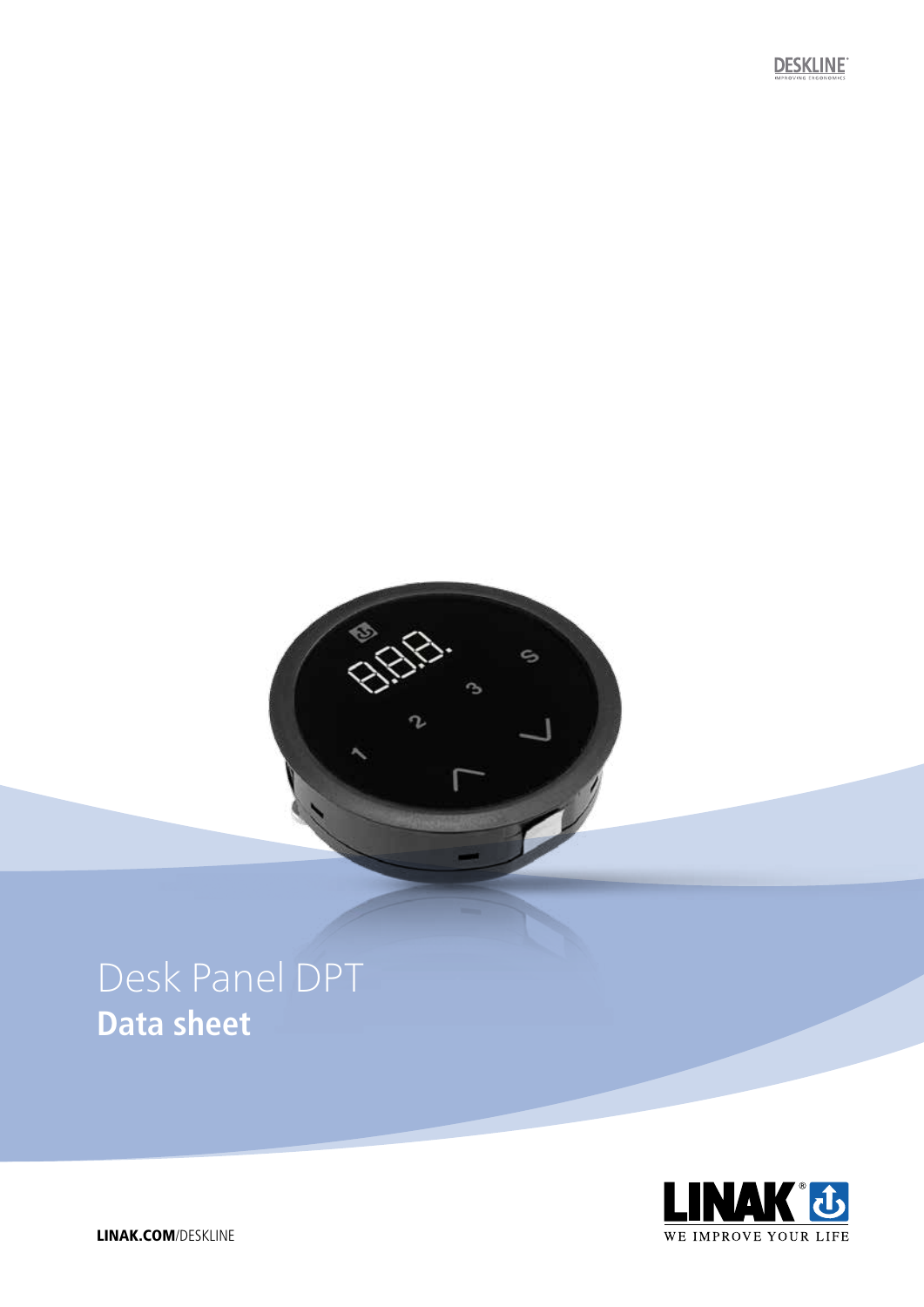## DPT

The DPT is an innovative DESKLINE® touch panel from LINAK. The panel is the perfect choice for office desks or kitchens where modern design is the keyword.

The sophisticated solution is based on touch techniques, which are known from e.g. induction stoves and combines high-class design with hich-class techniques, i.e. movement via a simple touch. The DPT is designed for integration directly in the tabletop ensuring optimal ergonomic use for the end-user. The integration in the tabletop ensures that the panel is completely integrated in the desk design.

The DPT shows the actual desk height in a display. Besides ordinary up-down adjustment, it has 3 memory positions and is compatible with all DESKLINE control boxes. The DPT is available as a 1-channel version for operation of the single or parallel channels. As an end-user service, the DPT can show error codes and helps to diagnose possible failures in the system.



### **Features:**

- LED display for height indication (in either cm or inch)
- 6 buttons (3 memory buttons, 1 store button and 2 standard up/down buttons)
- With a lip on top of the tabletop (ø72 with frame and ø71.8 without frame)
- Housing with expander fixing
- Colour: Black frame and acrylic (RAL 9007) or white frame and acrylic (RAL 9016) - both with chrome print
- Black cable: 1580 mm straight cable with modular jack plug
- Featuring ZERO™: Very low power consumption in standby mode

#### **Options:**

• Customised front (colours and/or logo)

#### **Usage:**

- Ambient temperature  $+5$  °C to  $+40$  °C
- Compatible with DESKLINE control boxes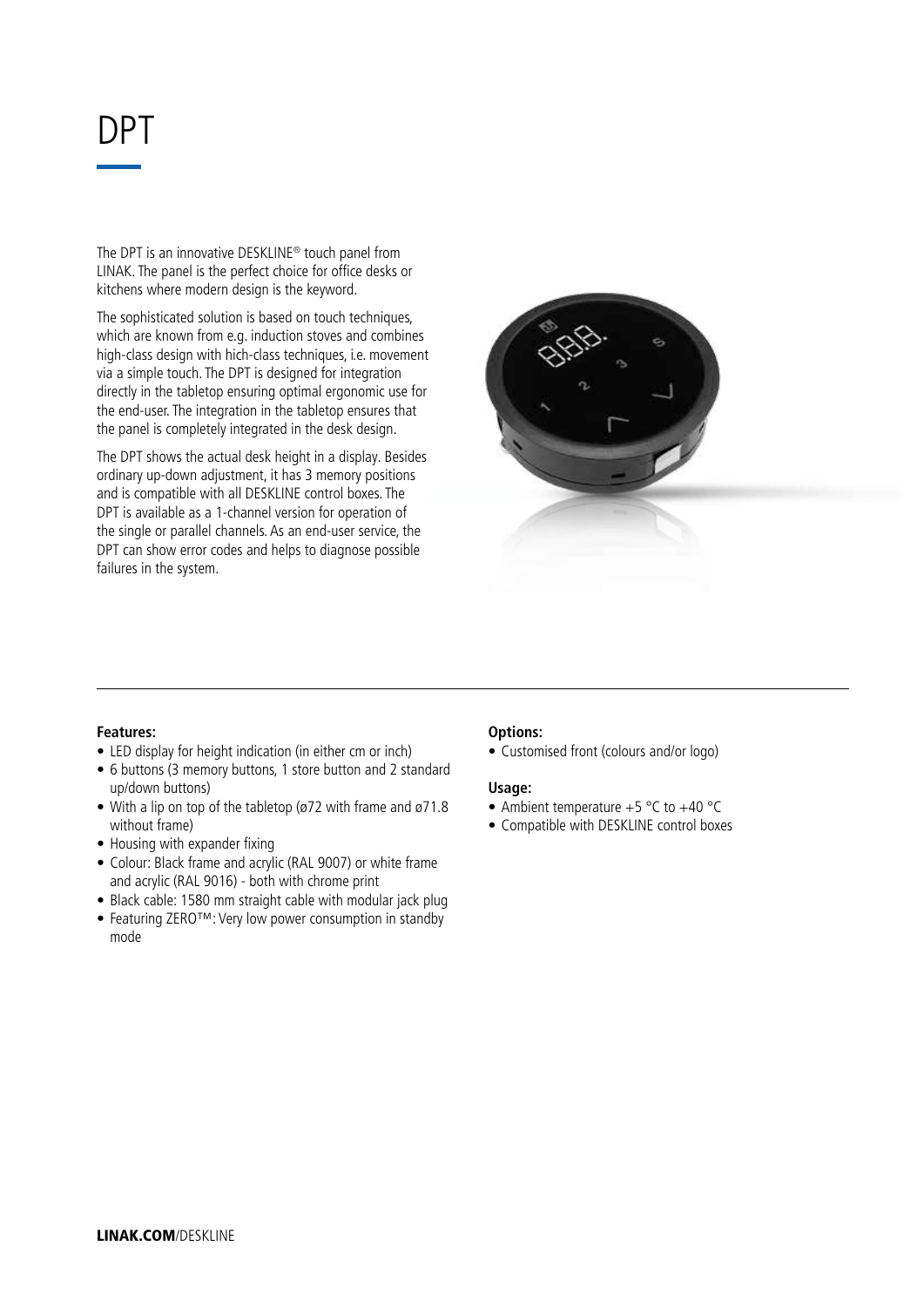#### **Standard versions:**









with frame with frame with frame with frame with frame

without frame

#### **Dimensions:**

Without frame **With frame** With frame **With frame** 



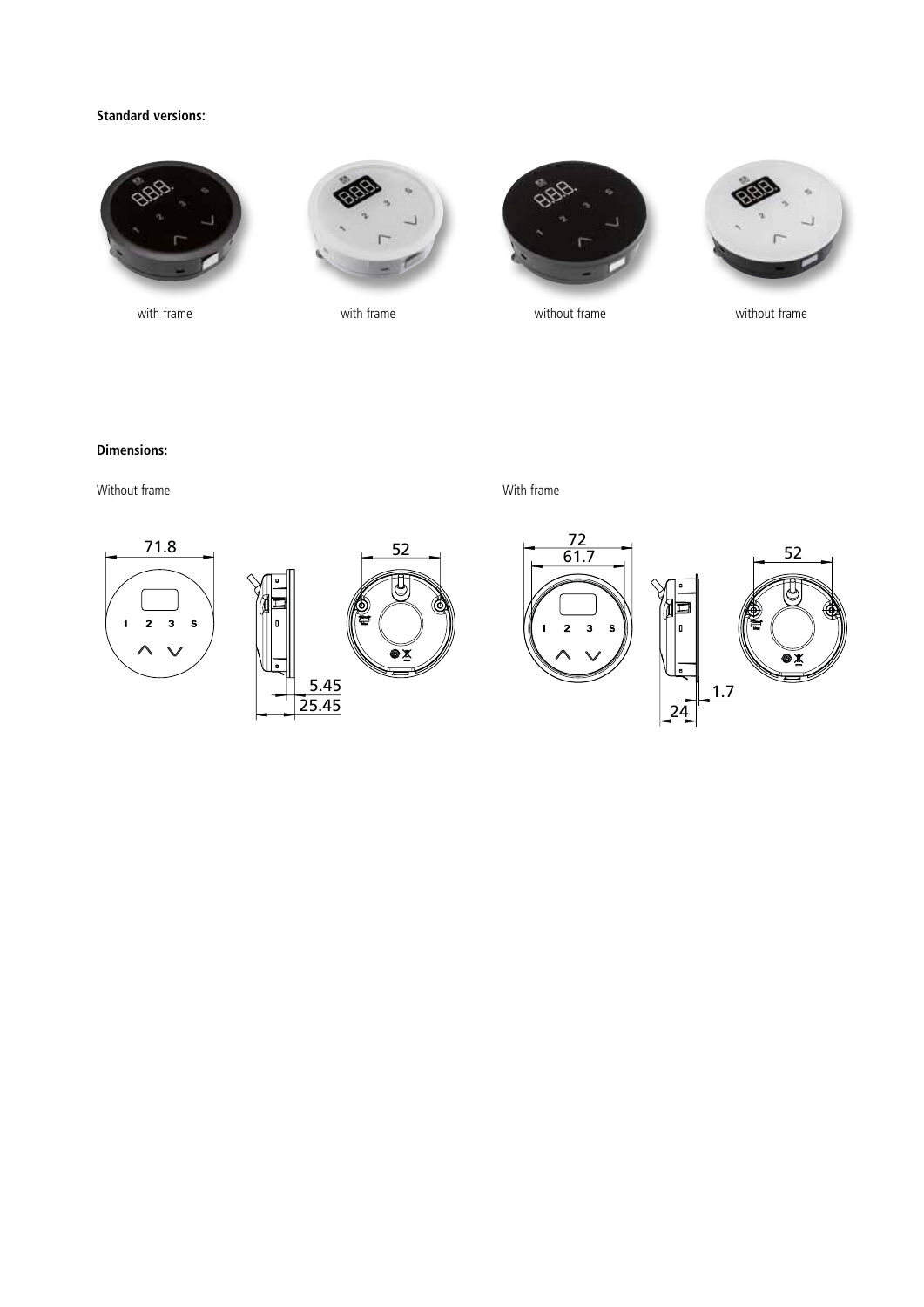#### **Operation of the DPT in connection with DESKLINE® systems**



DPT features ZERO™ meaning that if the DPT is not being used it will go into standby mode after approx. 10 sec. and the display will be turned off.

When activated again only a bar is lightning in the centre of the display as the DPT is locked.



#### For safety reasons the DPT has a locking function.

If the DPT is locked, only a bar is lightning in the centre of the display. To unlock the control press `S` for 1 sec. When the DPT is unlocked, the height will be shown in the display. Now the DPT is active for 2.5 seconds. When pressing one of the keys you can do your adjustment. Hereafter the DPT will be active for 5 seconds. When there are no activations made within the mentioned time slot, the DPT will go in to locking mode again. Also if you press ¨S¨ for unlocking too long, the DPT will unlock but immediately lock again.

The Touch Desk Panel is used to operate the DESKLINE® systems. The DPT is divided into parallel and memory drive. The two arrow buttons are used for parallel drive and the last four buttons for memory drive.

> $\uparrow$  = Desk up  $\downarrow$  = Desk down  $S =$  Store memory + unlock  $1 =$  Memory 1  $2 =$  Memory 2  $3 =$  Memory 3



#### **Normal operation:**

To run the desk up or down, press the ∧ or ∨ button, and keep it pressed until the desk reaches the desired height. The display will count the height as the table is moving and will continually show the height of the desk after stopping.

#### **Storing a memory position:**

Touch the "S" button the display will flash "S" for 3 sec. While the ¨S¨ is displayed, touch the memory button 1, 2 or 3. The display will acknowledge by showing S1, S2 or S3 for 1 sec.

To abort a store sequence press the ∧ or v button while the "S" is flashing, or wait the 3 seconds until the display automatically returns to show the height of the desk.

#### **Drive to a stored position:**

Press memory button 1, 2 or 3 and the system will start driving to the desired memory position. Keep the button activated until the position is reached. The display will count the height as it is driving to the memory position.

#### **Customizing the DPT digital display**

#### **Adjust the display to show the correct height:**

The DPT will show 68 cm or 24.5 inches as the height of the desk as the default setting. It may be necessary to adjust the displayed height due to different thicknesses of desktops etc. To adjust the display touch the ¨S¨ button and the ∧ or ∨ button at the same time until the display shows the actual height of the desk.

#### **Changing between cm and inches:**

Touch the ¨S¨ button for approximately 5 seconds and the unit of measurement will change on the display. The default setting depends on the type chosen. Switching between cm and inch can also be done via the DPF1C configurator.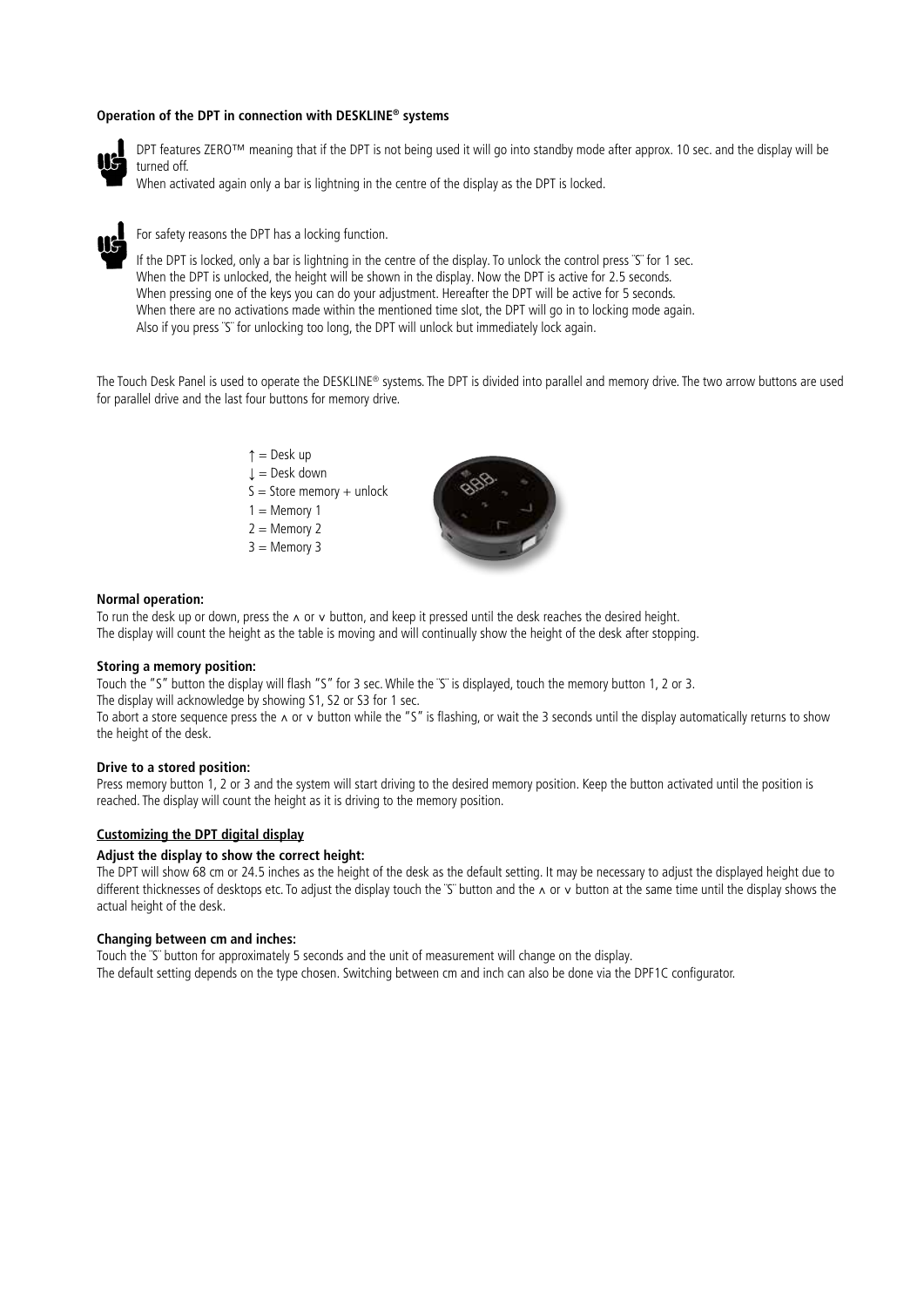#### **DPT Ordering example:**



Only the following colour combinations are possible:

| Frame above table    | White front        | White housing        |
|----------------------|--------------------|----------------------|
| Frame above table    | Black front        | <b>Black housing</b> |
| Countersink in table | White front        | Black housing        |
| Countersink in table | <b>Black front</b> | <b>Black housing</b> |



Please note that the DPT does not work with the CBD with mains cut-off!